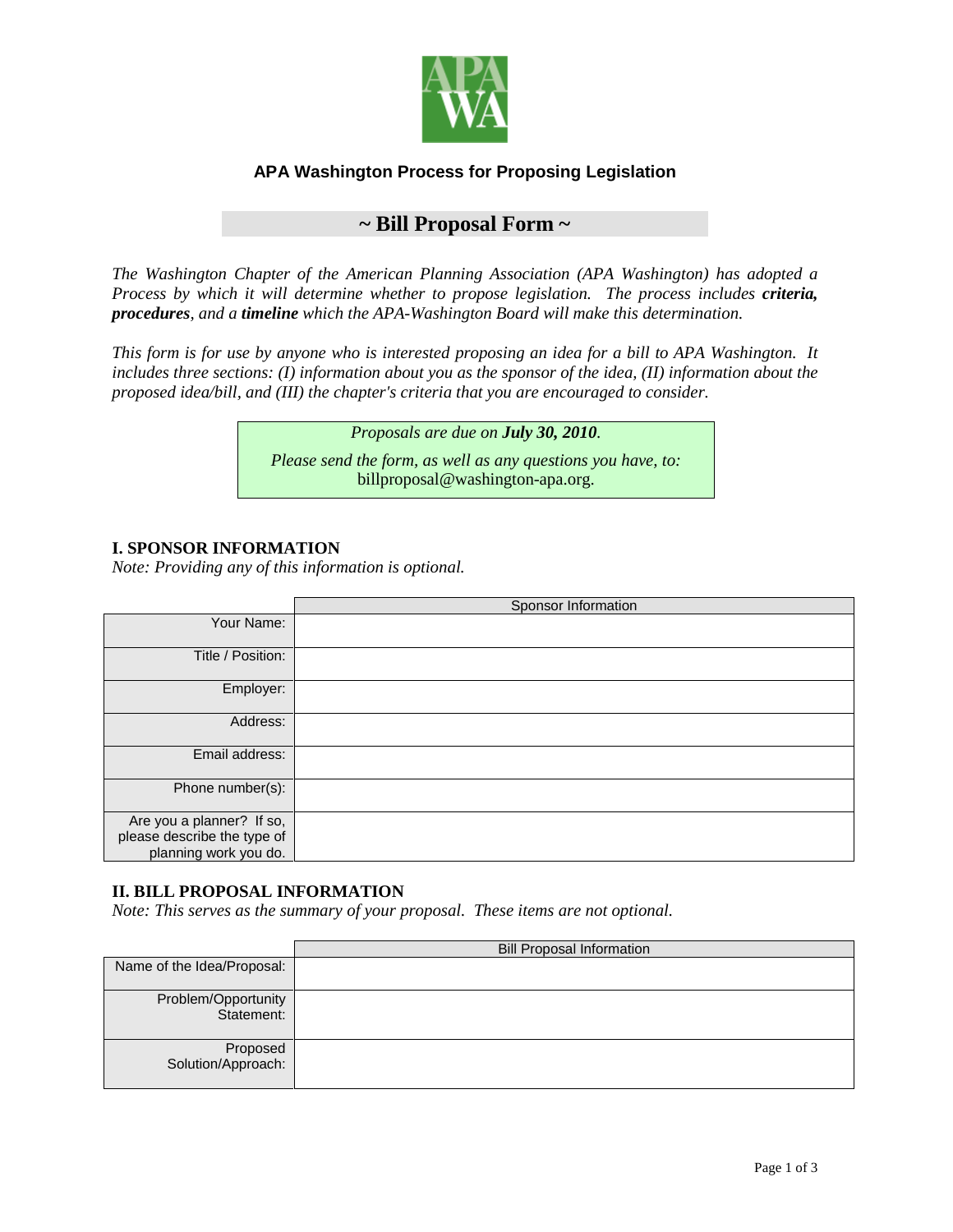|                       | <b>Bill Proposal Information</b> |
|-----------------------|----------------------------------|
| Are you interested in |                                  |
| working on this idea? |                                  |
| Describe how.         |                                  |

### **III. CRITERIA**

*As the person proposing the idea, we are asking you to provide answers to the criteria questions noted below. You are welcome to provide additional information as well. If you cannot answer the question(s), then leave it blank.*

*Note: These criteria are used by the APA Washington Board to determine whether to move this idea forward. The criteria are not in rank order, and are not meant to be fully comprehensive. It is the task of the Bill Proposal Subcommittee to review the answers you provide, answer the questions ourselves, and assess their importance relative to one another.* 

| <b>I. CONTENT of the Proposal</b>                                                                                                                                                                                                                                                                                          |                                             |
|----------------------------------------------------------------------------------------------------------------------------------------------------------------------------------------------------------------------------------------------------------------------------------------------------------------------------|---------------------------------------------|
| <i><b>Ouestion</b></i>                                                                                                                                                                                                                                                                                                     | Answer - Please limit response to 100 words |
| <i>Consistency</i> : Is the proposal consistent<br>with adopted APA-Washington<br>documents (Livable Washington,<br>Legislative Platform, Strategic Plan,<br>etc.)? How does this bill relate to other<br>proposals (from APA-Washington or<br>others)? Can we support similar<br>proposals or should we run our own bill? |                                             |
| Good policy: Is the bill fundamentally<br>about planning? Does it go beyond<br>planning statutes? Does the bill advance<br>the public interest? Does the bill make it<br>easier/harder to do good planning in<br>Washington?                                                                                               |                                             |
| Benefits and costs: How much does the<br>bill cost to implement? Who bears this<br>cost? Are the benefits worth the cost?                                                                                                                                                                                                  |                                             |
| Statewide effects: Is the bill responsive to<br>issues in different types of areas (Eastern<br>vs. Western Washington, urban vs. rural<br>areas, etc.)?                                                                                                                                                                    |                                             |

| <b>II. FEASIBILITY of Running and Passing the Proposal</b>                                                                                                                       |                                             |
|----------------------------------------------------------------------------------------------------------------------------------------------------------------------------------|---------------------------------------------|
| <i><b>Ouestion</b></i>                                                                                                                                                           | Answer - Please limit response to 100 words |
| <i>Complexity:</i> How complex is the<br>proposal? How many sections of RCW<br>are revised? Do we have sufficient<br>expertise to shepherd the proposal?                         |                                             |
| <i>Timeliness:</i> Why propose this now? Is<br>the time right? Has this proposal (or a<br>similar proposal) been run before? If so,<br>why did it not pass before and have those |                                             |